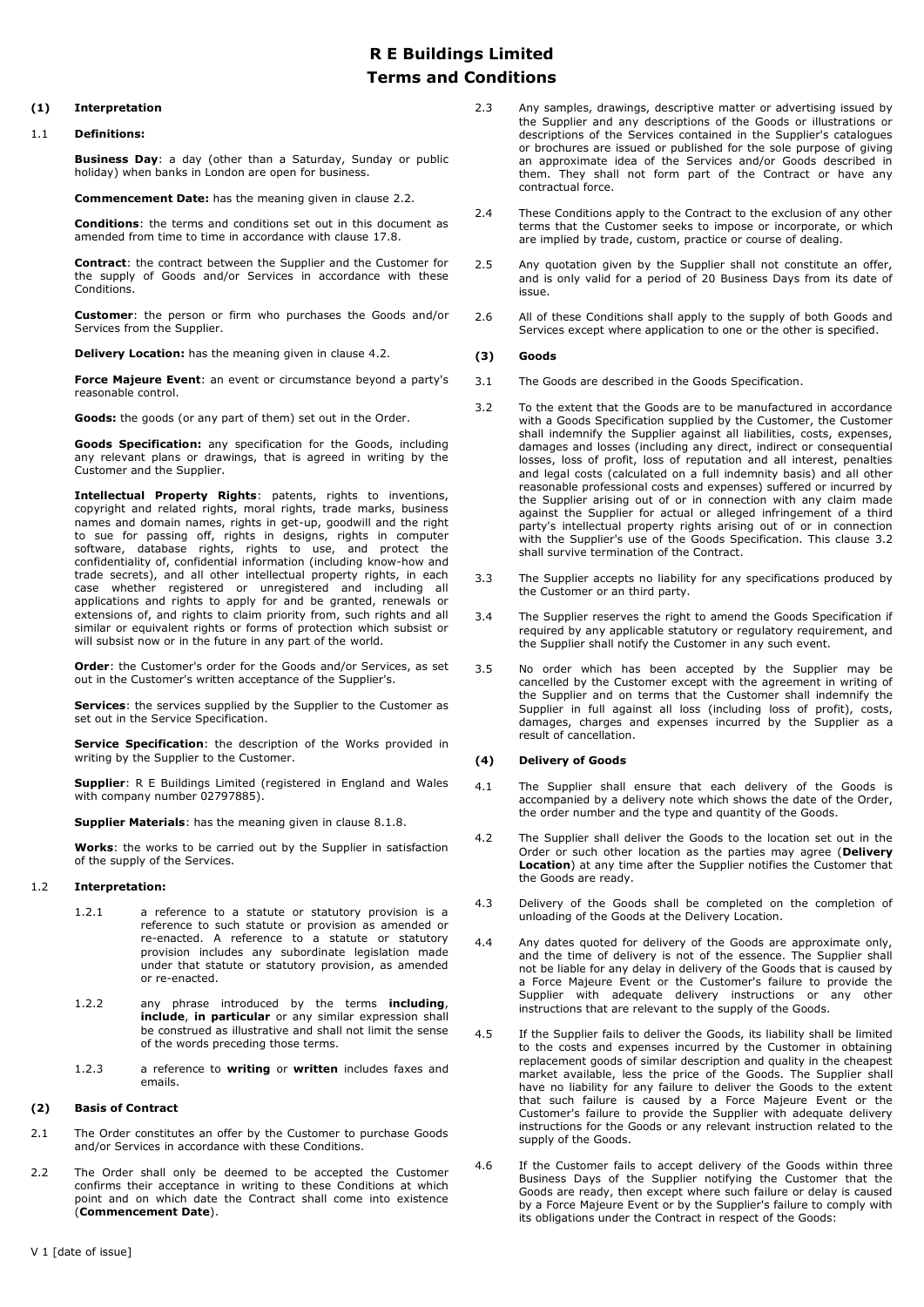- 4.6.1 delivery of the Goods shall be deemed to have been completed at 9.00 am on the third Business Day following the day on which the Supplier notified the Customer that the Goods were ready; and
- 4.6.2 the Supplier shall store the Goods until delivery takes place, and charge the Customer for all related costs and expenses (including insurance).
- 4.7 If ten Business Days after the Supplier notified the Customer that the Goods were ready for delivery the Customer has not accepted delivery of them, the Supplier may resell or otherwise dispose of part or all of the Goods and, after deducting reasonable storage and selling costs, account to the Customer for any excess over the price of the Goods or charge the Customer for any shortfall below the price of the Goods.
- 4.8 The Supplier may deliver the Goods by instalments, which shall be invoiced and paid for separately. Each instalment shall constitute a separate contract. Any delay in delivery or defect in an instalment shall not entitle the Customer to cancel any other instalment.

#### **(5) Quality of Goods**

- <span id="page-1-1"></span>5.1 The Supplier warrants that on delivery the Goods shall:
	- 5.1.1 conform in all material respects with the Goods Specification;
	- 5.1.2 be free from material defects in design, material and workmanship; and
	- 5.1.3 be of satisfactory quality (within the meaning of the Sale of Goods Act 1979).
- <span id="page-1-2"></span>5.2 Subject to clause [5.3,](#page-1-0) the Supplier shall, at its option, repair or replace the defective Goods, or refund the price of the defective Goods in full if:
	- 5.2.1 the Customer gives notice in writing within a reasonable time of discovery that some or all of the Goods do not comply with the warranty set out in clause [5.1;](#page-1-1)
	- 5.2.2 the Supplier is given a reasonable opportunity of examining such Goods; and
	- 5.2.3 the Customer (if asked to do so by the Supplier) returns such Goods to the Supplier's place of business at the Customer's cost.
- <span id="page-1-0"></span>5.3 The Supplier shall not be liable for the Goods' failure to comply with the warranty in clause [5.1](#page-1-1) if:
	- 5.3.1 the Customer makes any further use of such Goods after giving a notice in accordance with clause [5.2;](#page-1-2)
	- 5.3.2 the defect arises because the Customer failed to follow the Supplier's oral or written instructions as to the storage, installation, commissioning, use or maintenance of the Goods or (if there are none) good trade practice;
	- 5.3.3 the defect arises as a result of the Supplier following any drawing, design or Goods Specification supplied by the Customer;
	- 5.3.4 the Customer alters or repairs such Goods without the written consent of the Supplier;
	- 5.3.5 the defect arises as a result of fair wear and tear, wilful damage, negligence, or abnormal working conditions; or
	- 5.3.6 the Goods differ from the Goods Specification as a result of changes made to ensure they comply with applicable statutory or regulatory standards.
- 5.4 Except as provided in this clause 5, the Supplier shall have no liability to the Customer in respect of the Goods' failure to comply with the warranty set out in clause [5.1.](#page-1-1)
- 5.5 The terms of these Conditions shall apply to any repaired or replacement Goods supplied by the Supplier.

# **(6) Title and Risk**

6.1 The risk in the Goods shall pass to the Customer on completion of delivery. As such, the Customer shall be responsible for insuring the Goods.

- 6.2 Title to the Goods shall not pass to the Customer until the Supplier receives payment in full (in cash or cleared funds) for the Goods and any other goods that the Supplier has supplied to the Customer in respect of which payment has become due, in which case title to the Goods shall pass at the time of payment of all such sums.
- 6.3 Until title to the Goods has passed to the Customer, the Customer shall:
	- 6.3.1 store the Goods separately from all other goods held by the Customer so that they remain readily identifiable as the Supplier's property;
	- 6.3.2 not remove, deface or obscure any identifying mark or packaging on or relating to the Goods;
	- 6.3.3 maintain the Goods in satisfactory condition and keep them insured against all risks for their full price on the Supplier's behalf from the date of delivery;
	- 6.3.4 notify the Supplier immediately if it becomes subject to any of the events listed in clause [13.1.2](#page-3-0) to clause [13.1.4;](#page-3-1)and
	- 6.3.5 give the Supplier such information relating to the Goods as the Supplier may require from time to time.
- 6.4 Until title to the Goods passes to the Customer then, without limiting any other right or remedy the Supplier may have, the Supplier may at any time:
	- 6.4.1 require the Customer to deliver up all Goods in its possession which have not been resold, or irrevocably incorporated into another product; and
	- 6.4.2 if the Customer fails to do so promptly, enter any premises of the Customer or of any third party where the Goods are stored in order to recover them.

### **(7) Services**

- 7.1 The Supplier shall supply the Services to the Customer in accordance with the Service Specification in all material respects.
- 7.2 The Supplier shall use all reasonable endeavours to meet any performance dates for the Services specified in the Order, but any such dates shall be estimates only and time shall not be of the essence for the performance of the Services.
- 7.3 The Supplier reserves the right to amend the Service Specification if necessary to comply with any applicable law or regulatory requirement, or if the amendment will not materially affect the nature or quality of the Services, and the Supplier shall notify the Customer in any such event.
- 7.4 The Supplier warrants to the Customer that the Services will be provided using reasonable care and skill.
- 7.5 Upon completion of the Works, the Customer shall carry out an inspection of the Works and notify the Supplier of any defects within 7 days of completion of the Works. The Supplier shall rectify any defects within 30 days of such notification. The Supplier shall not be liable for any defects which are not notified to the Supplier within such period.]

### **(8) Customer's Obligations**

- 8.1 The Customer shall:
	- 8.1.1 ensure that the terms of the Order and any information it provides in the Service Specification and the Goods Specification are complete and accurate;
	- 8.1.2 co-operate with the Supplier in all matters relating to the Services;
	- 8.1.3 provide the Supplier, its employees, agents, consultants and subcontractors, with access to the Customer's premises and other facilities (including welfare facilities for the Company's employees) as reasonably required by the Supplier to provide the Services;
	- 8.1.4 provide the Supplier with such information and materials as the Supplier may reasonably require in order to supply the Services, and ensure that such information is complete and accurate in all material respects;
	- 8.1.5 prepare the Customer's premises for the supply of the Services;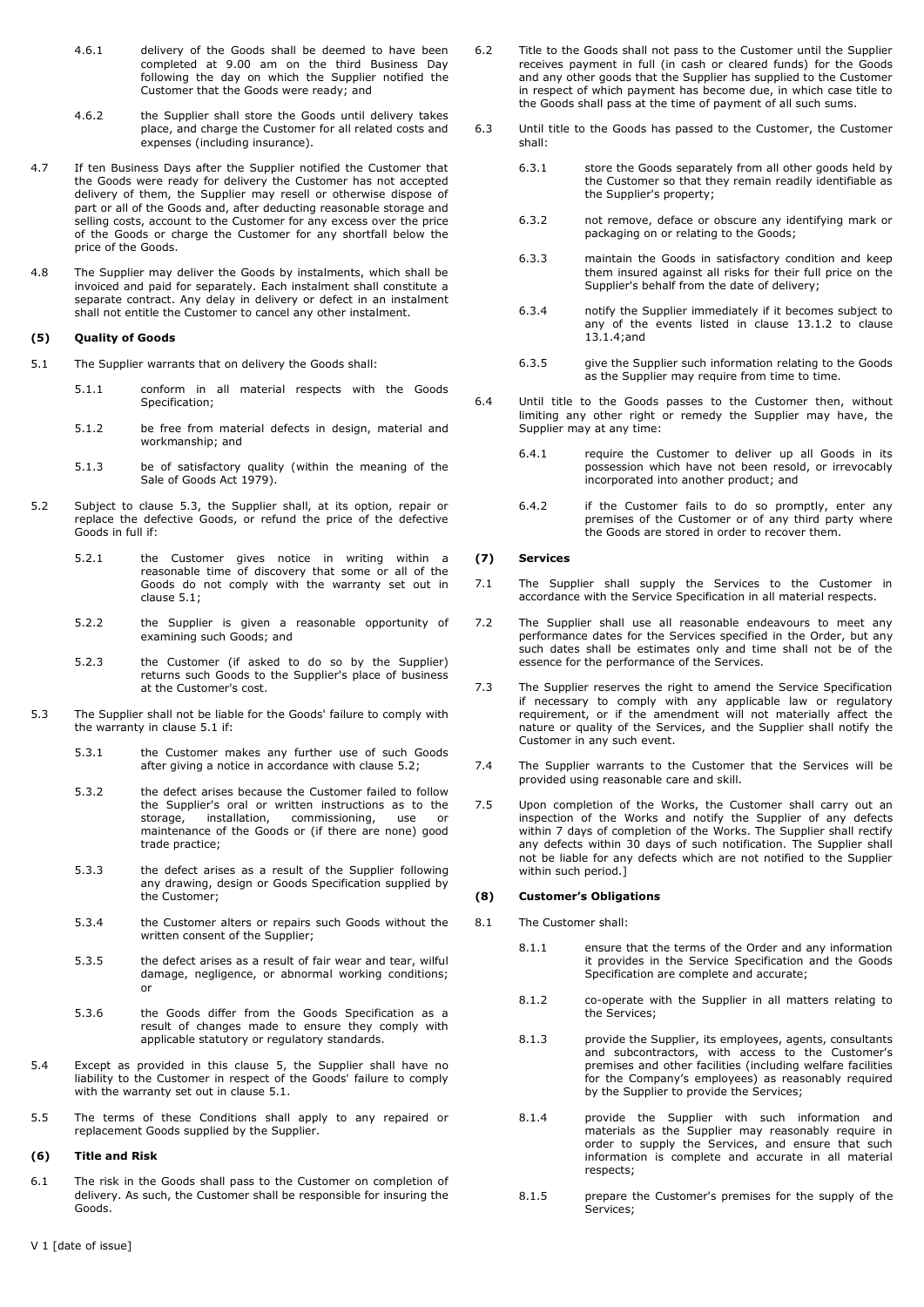- 8.1.6 obtain and maintain all necessary licences, permissions and consents which may be required for the Services including all necessary planning permissions and building regulation approvals before the date on which the Services are to start;
- 8.1.7 comply with all applicable laws, including health and safety laws;
- <span id="page-2-0"></span>8.1.8 keep all materials, equipment, documents and other property of the Supplier (**Supplier Materials**) at the Customer's premises in safe custody at its own risk, maintain the Supplier Materials in good condition until returned to the Supplier, and not dispose of or use the Supplier Materials other than in accordance with the Supplier's written instructions or authorisation;
- 8.1.9 comply with any additional obligations as set out in the Service Specification and the Goods Specification;
- 8.1.10 give express notice to the Supplier of any hidden or underground services or obstruction and/or overhead obstructions or electrical cables and remove such obstructions so as to able the Supplier to supply the Services with unimpeded continuity;
- 8.1.11 remove any soil from foundation holes as appropriate;
- 8.1.12 supply unlimited water and electricity during the period in which the Supplier is supplying the Services; and
- 8.1.13 supply any fuel required for lifting equipment, aerial work platform, generators and plant.
- <span id="page-2-1"></span>8.2 If the Supplier's performance of any of its obligations under the Contract is prevented or delayed by any act or omission by the Customer or failure by the Customer to perform any relevant obligation (**Customer Default**):
	- 8.2.1 without limiting or affecting any other right or remedy available to it, the Supplier shall have the right to suspend performance of the Services until the Customer remedies the Customer Default, and to rely on the Customer Default to relieve it from the performance of any of its obligations in each case to the extent the Customer Default prevents or delays the Supplier's performance of any of its obligations;
	- 8.2.2 the Supplier shall not be liable for any costs or losses sustained or incurred by the Customer arising directly or indirectly from the Supplier's failure or delay to perform any of its obligations as set out in this clause [8.2;](#page-2-1) and
	- 8.2.3 the Customer shall reimburse the Supplier on written demand for any costs or losses sustained or incurred by the Supplier arising directly or indirectly from the Customer Default.

# **(9) Charges and Payment**

- 9.1 The price for Goods:
	- 9.1.1 shall be the price set out in the Order; and
	- 9.1.2 shall be exclusive of all costs and charges of packaging, insurance, transport of the Goods, which shall be invoiced to the Customer.
- 9.2 The charges for Services shall be calculated on a time and materials basis:
	- 9.2.1 the charges shall be calculated in accordance with the Supplier's rates, as set out in the Order;
	- 9.2.2 the Supplier shall be entitled to charge the Customer for any expenses reasonably incurred by the individuals whom the Supplier engages in connection with the Services including travelling expenses, hotel costs, subsistence and any associated expenses, and for the cost of services provided by third parties and required by the Supplier for the performance of the Services, and for the cost of any materials.
- 9.3 The Supplier reserves the right to increase the price of the Goods, by giving notice to the Customer at any time before delivery, to reflect any increase in the cost of the Goods to the Supplier that is due to:
	- 9.3.1 any factor beyond the control of the Supplier (including foreign exchange fluctuations, increases in taxes and

duties, and increases in labour, materials and other manufacturing costs);

- 9.3.2 any need for foundations to be amended and/or in the event that difficult ground conditions are encountered;
- 9.3.3 any request by the Customer to change the delivery date(s), quantities or types of Goods ordered, or the Goods Specification; or
- 9.3.4 any delay caused by any instructions of the Customer in respect of the Goods or failure of the Customer to give the Supplier adequate or accurate information or instructions in respect of the Goods.
- 9.4 The Supplier shall invoice the Customer on or at any time after confirmation of the Order.
- 9.5 A non-refundable deposit of 10% of the price of the order shall be be payable on confirmation of the Order.
- 9.6 The Customer shall pay each invoice submitted by the Supplier:
	- 9.6.1 as to the remaining balance of the Kit value on delivery of the order and, as to the balance of the order, on completion of the Works; and
	- 9.6.2 in full and in cleared funds to a bank account nominated in writing by the Supplier, and

time for payment shall be of the essence of the Contract.

- 9.7 All amounts payable by the Customer under the Contract are exclusive of amounts in respect of value added tax chargeable from time to time (**VAT**). Where any taxable supply for VAT purposes is made under the Contract by the Supplier to the Customer, the Customer shall, on receipt of a valid VAT invoice from the Supplier, pay to the Supplier such additional amounts in respect of VAT as are chargeable on the supply of the Services or Goods at the same time as payment is due for the supply of the Services or Goods.
- <span id="page-2-2"></span>9.8 If the Customer fails to make a payment due to the Supplier under the Contract by the due date, then, without limiting the Supplier's remedies under clause 13 (Termination), the Customer shall pay interest on the overdue sum from the due date until payment of the overdue sum, whether before or after judgment. Interest under this clause [9.8](#page-2-2) will accrue each day at 8% a year above the Bank of England's base rate from time to time.
- 9.9 All amounts due under the Contract shall be paid in full without any set-off, counterclaim, deduction or withholding (other than any deduction or withholding of tax as required by law).
- 9.10 The Customer shall indemnify the Supplier against all actions, costs, claims, demands, loss, damages or expenses (including any legal and other reasonable professional costs and expenses) or other matters arising out of or in connection with any default in payment of the Customer.

# **(10) Intellectual Property Rights**

- 10.1 All Intellectual Property Rights in or arising out of or in connection with the Services (other than Intellectual Property Rights in any materials provided by the Customer) shall be owned by the Supplier.
- 10.2 The Customer grants the Supplier a fully paid-up, non-exclusive, royalty-free non-transferable licence to copy and modify any materials provided by the Customer to the Supplier for the term of the Contract for the purpose of providing the Services to the Customer.

# **(11) Confidentiality**

- 11.1 Each party undertakes that it shall not at any time disclose to any person any confidential information concerning the business, affairs, customers, clients or suppliers of the other party, except as permitted by clause [11.2.](#page-2-3)
- <span id="page-2-3"></span>11.2 Each party may disclose the other party's confidential information*:*
	- 11.2.1 to its employees, officers, representatives, subcontractors or advisers who need to know such information for the purposes of carrying out the party's obligations under the Contract. Each party shall ensure that its employees, officers, representatives, subcontractors or advisers to whom it discloses the other party's confidential information comply with this clause 11; and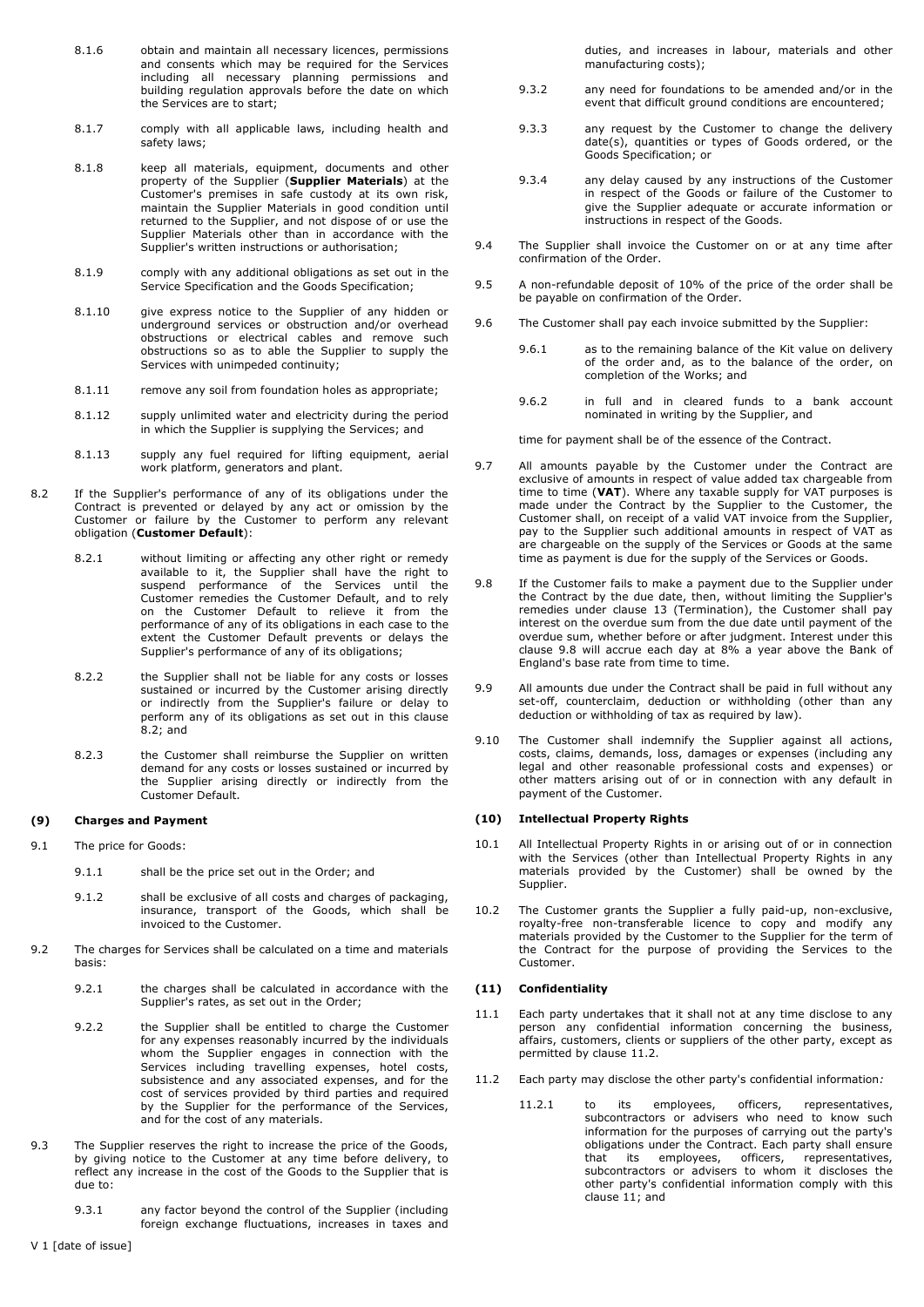- 11.2.2 as may be required by law, a court of competent jurisdiction or any governmental or regulatory authority*.*
- 11.3 Neither party shall use the other party's confidential information for any purpose other than to perform its obligations under the Contract.

### **(12) Limitation of Liability**

- <span id="page-3-2"></span>12.1 Nothing in these Conditions shall limit or exclude the Supplier's liability for:
	- 12.1.1 death or personal injury caused by its negligence, or the negligence of its employees, agents or subcontractors;
	- 12.1.2 fraud or fraudulent misrepresentation;
	- 12.1.3 breach of the terms implied by section 2 of the Supply of Goods and Services Act 1982 (title and quiet possession);
	- 12.1.4 breach of the terms implied by section 12 of the Sale of Goods Act 1979 (title and quiet possession); or
	- 12.1.5 defective products under the Consumer Protection Act 1987.
- 12.2 Subject to clause [12.1,](#page-3-2) the Supplier shall not be liable to the Customer, whether in contract, tort (including negligence), for breach of statutory duty, or otherwise, arising under or in connection with the Contract for:
	- 12.2.1 loss of profits;
	- 12.2.2 loss of sales or business;
	- 12.2.3 loss of agreements or contracts;
	- 12.2.4 loss of anticipated savings;
	- 12.2.5 loss of use or corruption of software, data or information;
	- 12.2.6 loss of or damage to goodwill; or
	- 12.2.7 any indirect or consequential loss.
- 12.3 Subject to clause [12.1,](#page-3-2)the Supplier's total liability to the Customer, whether in contract, tort (including negligence), breach of statutory duty or otherwise, arising under or in connection with the Contract, shall be limited to the total charges paid under the Contract.
- 12.4 The terms implied by sections 13 to 15 of the Sale of Goods Act 1979 and the terms implied by sections 3 to 5 of the Supply of Goods and Services Act 1982 are, to the fullest extent permitted by law, excluded from the Contract.
- 12.5 This clause 12 shall survive termination of the Contract.

### **(13) Termination**

- <span id="page-3-1"></span><span id="page-3-0"></span>13.1 Without affecting any other right or remedy available to it, either party may terminate the Contract with immediate effect by giving written notice to the other party if:
	- 13.1.1 the other party commits a material breach of its obligations under the Contract and (if such breach is remediable) fails to remedy that breach within 10 days after receipt of notice in writing to do so;
	- 13.1.2 the other party takes any step or action in connection with its entering administration, provisional liquidation or any composition or arrangement with its creditors (other than in relation to a solvent restructuring), being wound up (whether voluntarily or by order of the court, unless for the purpose of a solvent restructuring), having a receiver appointed to any of its assets or ceasing to carry on business;
	- 13.1.3 the other party suspends, or threatens to suspend, or ceases or threatens to cease to carry on all or a substantial part of its business; or
	- 13.1.4 the other party's financial position deteriorates to such an extent that in the terminating party's opinion the other party's capability to adequately fulfil its obligations under the Contract has been placed in jeopardy.
- 13.2 Without affecting any other right or remedy available to it, the Supplier may terminate the Contract with immediate effect by giving written notice to the Customer if:
	- 13.2.1 the Customer fails to pay any amount due under the Contract on the due date for payment; or
	- 13.2.2 there is a change of control of the Customer.
- 13.3 Without affecting any other right or remedy available to it, the Supplier may suspend the supply of Services or all further deliveries of Goods under the Contract or any other contract between the Customer and the Supplier if the Customer fails to pay any amount due under the Contract on the due date for payment, the Customer becomes subject to any of the events listed in clause [13.1.2](#page-3-0) to clause [13.1.4,](#page-3-1) or the Supplier reasonably believes that the Customer is about to become subject to any of them.

#### **(14) Consequences of Termination**

14.1 On termination of the Contract:

- 14.1.1 the Customer shall immediately pay to the Supplier all of the Supplier's outstanding unpaid invoices and interest and, in respect of Services and Goods supplied but for which no invoice has been submitted, the Supplier shall submit an invoice, which shall be payable by the Customer immediately on receipt;
- 14.1.2 the Customer shall return all of the Supplier Materials and any Goods which have not been fully paid for. If the Customer fails to do so, then the Supplier may enter the Customer's premises and take possession of them. Until they have been returned, the Customer shall be solely responsible for their safe keeping and will not use them for any purpose not connected with this Contract.
- 14.2 Termination of the Contract shall not affect any rights, remedies, obligations and liabilities of the parties that have accrued up to the date of termination, including the right to claim damages in respect of any breach of the Contract which existed at or before the date of termination.
- 14.3 Any provision of the Contract that expressly or by implication is intended to have effect after termination shall continue in full force and effect.

# **(15) Force Majeure**

Neither party shall be in breach of the Contract nor liable for delay in performing or failure to perform, any of its obligations under the Contract if such delay or failure result from events, circumstances or causes beyond its reasonable control.

### **(16) General**

### 16.1 **Assignment and other dealings**

- 16.1.1 The Supplier may at any time assign, mortgage, charge, subcontract, delegate, declare a trust over or deal in any other manner with any or all of its rights and obligations under the Contract.
- 16.1.2 The Customer shall not assign, transfer, mortgage, charge, subcontract, declare a trust over or deal in any other manner with any of its rights and obligations under the Contract.

## 16.2 **Notices.**

- 16.2.1 Any notice or other communication given to a party under or in connection with the Contract shall be in writing and shall be delivered by hand or by pre-paid first-class post or other next working day delivery service at its registered office (if a company) or its principal place of business (in any other case); or sent by fax to its main fax number or sent by email to the address specified in the Order.
- 16.2.2 Any notice or other communication shall be deemed to have been received: if delivered by hand, on signature of a delivery receipt or at the time the notice is left at the proper address; if sent by pre-paid first-class post or other next working day delivery service, at 9.00 am on the second Business Day after posting or at the time recorded by the delivery service; or, if sent by fax or email, at 9.00 am on the next Business Day after transmission.